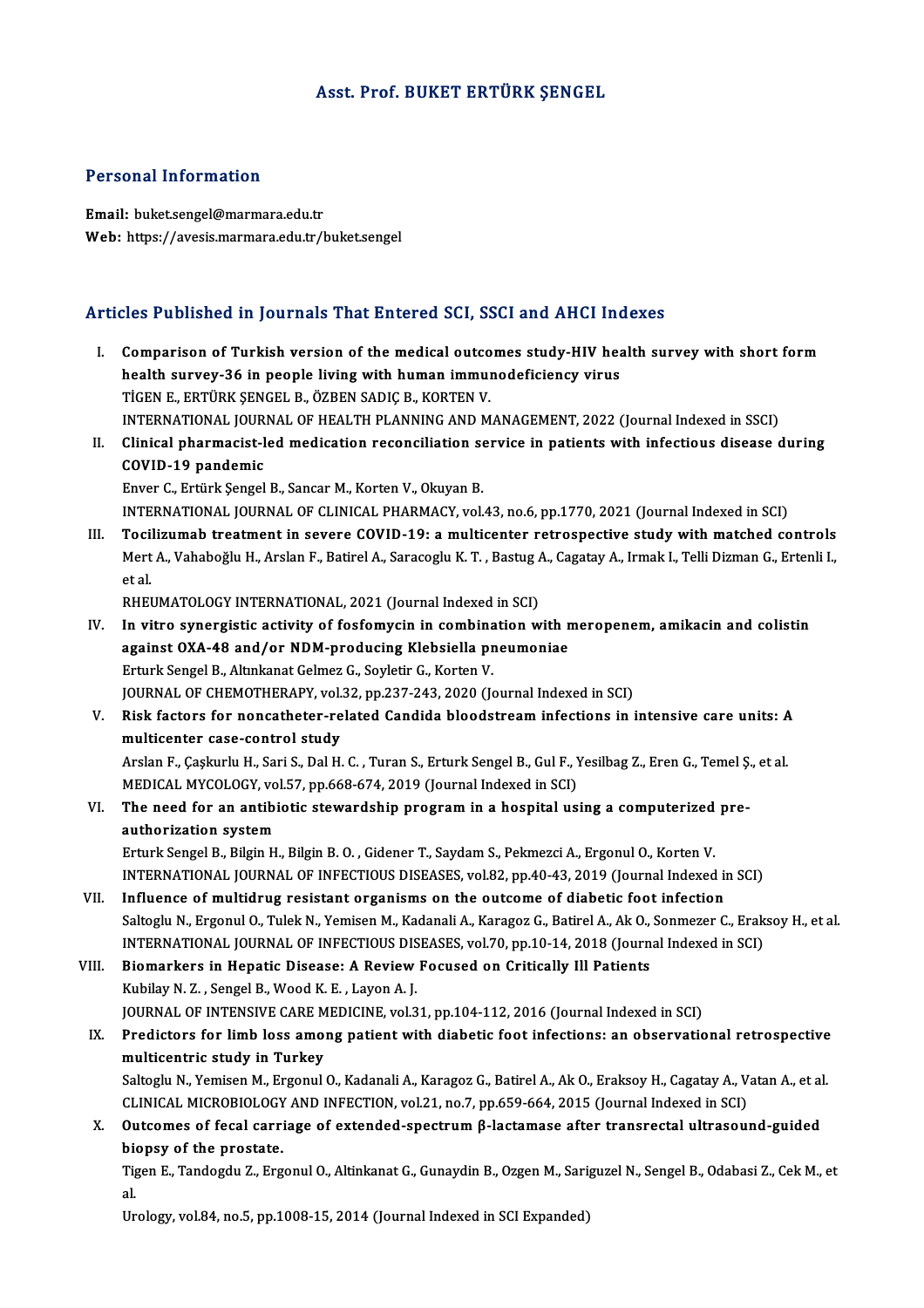XI. Outcomes of Fecal Carriage of Extended-spectrum b-Lactamase After Transrectal Ultrasound-guided<br>Riensy of the Prestate COMMENT Reply **Outcomes of Fecal Carriage of Extended<br>Biopsy of the Prostate COMMENT Reply<br>TicEN E. Tandesdy 7, Exsenyl O, ALTINKAN** Outcomes of Fecal Carriage of Extended-spectrum b-Lactamase After Transrectal Ultrasound-guided<br>Biopsy of the Prostate COMMENT Reply<br>TIGEN E., Tandogdu Z., Ergonul O., ALTINKANAT GELMEZ G., Gunaydin B., Ozgen M., Sariguzel Biopsy of the Prostate COMMENT Reply<br>TİGEN E., Tandogdu Z., Ergonul O., ALTINKANAT GELMEZ G., Gunaydin B., Ozgen M., Sariguzel N., ERTÜRK ŞENGEL<br>B., ODABAŞI Z., Cek M., et al. UROLOGY, vol.84, no.5, pp.1014-1015, 2014 (Journal Indexed in SCI)

## Articles Published in Other Journals

- I. Impact of Bi-ventricular systolic function onmortality in patients with sepsis and septic shock TİGENE.,KEPEZA.,SÜNBÜLM.,ÖZBENSADIÇB.,ERTÜRKŞENGELB.,BİLGİLİB.,OLGUNYILDIZELİ Ş.,TİGENM.K. Impact of Bi-ventricular systolic function on mortality in patients with sep<br>TİGEN E., KEPEZ A., SÜNBÜL M., ÖZBEN SADIÇ B., ERTÜRK ŞENGEL B., BİLGİLİ B., OL<br>Koşuyolu Heart Journal, no.3, pp.216-220, 2021 (Other Refereed Na TIGEN E., KEPEZ A., SÜNBÜL M., ÖZBEN SADIÇ B., ERTÜRK ŞENGEL B., BİLGİLİ B., OLGUN YILDIZELİ Ş., TIGEN<br>Koşuyolu Heart Journal, no.3, pp.216-220, 2021 (Other Refereed National Journals)<br>II. Determination of fosfomycin susce
- Koşuyolu Heart Journal, no.3, pp.216-220, 2021 (Other Refereed National Journ<br>Determination of fosfomycin susceptibility in carbapenemase producin<br>isolated prior to clinical use of the intravenous formulation in Turkey<br>Alt Determination of fosfomycin susceptibility in carbapenema<br>isolated prior to clinical use of the intravenous formulation<br>Altinkanat Gelmez G., Can B., Ertürk Şengel B., Korten V., Söyledir G.<br>Marmare Medical Journal val 24, isolated prior to clinical use of the intravenous formulation in Turkey<br>Altinkanat Gelmez G., Can B., Ertürk Şengel B., Korten V., Söyledir G.<br>Marmara Medical Journal, vol.34, no.2, pp.127-131, 2021 (Journal Indexed in ESC Altinkanat Gelmez G., Can B., Ertürk Şengel B., Korten V., Söyledir G.<br>Marmara Medical Journal, vol.34, no.2, pp.127-131, 2021 (Journal Indexed in ESCI)<br>III. Occupation-Related Injuries Among Healthcare Workers: Incidence,
- Marmara<br>Occupation<br>Training<br>Entürk Sot Occupation-Related Injuries Among Healthcare V<br>Training<br>Ertürk Şengel B., Tigen E., Bilgin H., Dogru A., Korten V.<br>CUPEUS xel 12 no.4, 2021 (Jaurnal Indeved in ESC).

Training<br>Ertürk Şengel B., Tigen E., Bilgin H., Dogru A., Korten V.<br>CUREUS, vol.13, no.4, 2021 (Journal Indexed in ESCI)

- IV. Cryptococcus meningitis presented with multiple cerebral infarcts in an immunocompetent patient CUREUS, vol.13, no.4, 2021 (Journal Indexed in ESCI)<br>Cryptococcus meningitis presented with multiple cerebral infarcts in an in<br>ERTÜRK ŞENGEL B., TİGEN E., Sarinoglu R. C. , MİDİ İ., ÇERİKÇİOĞLU N., ODABAŞI Z.<br>IDCASES .val Cryptococcus meningitis presented with m<br>ERTÜRK ŞENGEL B., TİGEN E., Sarinoglu R. C. , Mİ<br>IDCASES, vol.24, 2021 (Journal Indexed in ESCI)<br>Evaluation of different respiratory samples ERTÜRK ŞENGEL B., TİGEN E., Sarinoglu R. C. , MİDİ İ., ÇERİKÇİOĞLU N., ODABAŞI Z.<br>IDCASES, vol.24, 2021 (Journal Indexed in ESCI)<br>V. Evaluation of different respiratory samples and saliva for the detection of SARS CoV-2 RN
- IDCASES, vol.24, 2021 (Journal Indexed in ESCI)<br>**Evaluation of different respiratory samples and saliva for the dete**<br>Can Sarinoglu R., Güneşer D., Ertürk Şengel B., Korten V., Karahasan Yagci A.<br>Marmara Modical Journal, v Evaluation of different respiratory samples and saliva for the detection<br>Can Sarinoglu R., Güneşer D., Ertürk Şengel B., Korten V., Karahasan Yagci A.<br>Marmara Medical Journal, vol.34, no.1, pp.51-56, 2021 (Journal Indexed Can Sarinoglu R., Güneşer D., Ertürk Şengel B., Korten V., Karahasan Yagci A.<br>Marmara Medical Journal, vol.34, no.1, pp.51-56, 2021 (Journal Indexed in ESCI)<br>VI. Impact of tocilizumab on clinical outcomes in severe COVID-1
- Marmara Medical Journal, vol.34, no<br>Impact of tocilizumab on clinica<br>infection: A case-control study<br>EPTÜPL SENGEL B. OTALS, Cul E. L Impact of tocilizumab on clinical outcomes in severe COVID-19 patients and risk of secondary<br>infection: A case-control study<br>ERTÜRK ŞENGEL B., Ozel S., Gul F., ILGIN C., TİGEN E., Altunal L. N. , KABADAYI F., SİLİ U., Aydi in!<br>ER<br>al. ERTÜRK ŞENGEL B., Ozel S., Gul F., ILGIN C., TİGEN E., Altunal L. N. , KABADAYI F., SİLİ U., Aydin M., ODABAŞI Z., et<br>al.

- al.<br>MARMARA MEDICAL JOURNAL, vol.34, no.2, pp.112-119, 2021 (Journal Indexed in ESCI)<br>VII. Bronkoalveolar Lavaj Örneklerinde Pneumocystis jirovecii Pozitifliği ve AmpirikTedavi Yaklaşımı<br>Frivrk Sangel B. Alban Ö. Can S MARMARA MEDICAL JOURNAL, vol.34, no.2, pp.112-119, 2021 (Journal Indexed in ESCI)<br>Bronkoalveolar Lavaj Örneklerinde Pneumocystis jirovecii Pozitifliği ve Ampir<br>Erturk Sengel B., Alhan Ö., Can Sarınoğlu R., Tukenmez Tıgen E Bronkoalveolar Lavaj Örneklerinde Pneumocystis jirovecii Pozitifliği v<br>Erturk Sengel B., Alhan Ö., Can Sarınoğlu R., Tukenmez Tıgen E., Odabaşı Z.<br>Ankem Dergisi, vol.34, no.2, pp.57-64, 2020 (Other Refereed National Journa Erturk Sengel B., Alhan Ö., Can Sarınoğlu R., Tukenmez Tıgen E., Odabaşı Z.<br>Ankem Dergisi, vol.34, no.2, pp.57-64, 2020 (Other Refereed National Journals)<br>VIII. Chronic Hepatitis C Prevalence, Genotype Distribution and
- Ankem Dergisi, vol.34, no.2, pp.57-64, 2020 (Other Refereed National Journals)<br>Chronic Hepatitis C Prevalence, Genotype Distribution and Treatment R<br>University Pendik Training and Research Hospital Between 2014-2018<br>Ertürk Chronic Hepatitis C Prevalence, Genotype Distribution and Treatment Resport<br>University Pendik Training and Research Hospital Between 2014-2018<br>Ertürk Şengel B., Başarı T., Tükenmez Tigen E., Can Sarınoğlu R., Can B., Sili University Pendik Training and Research Hospital Between 2014-2018<br>Ertürk Şengel B., Başarı T., Tükenmez Tigen E., Can Sarınoğlu R., Can B., Sili U., Korten V.<br>ANKEM Dergisi, vol.34, no.1, pp.13-17, 2020 (Other Refereed Na Ertürk Şengel B., Başarı T., Tükenmez Tigen E., Can Sarınoğlu R., Can B., Sili U., Korten V.<br>ANKEM Dergisi, vol.34, no.1, pp.13-17, 2020 (Other Refereed National Journals)<br>IX. Factors Affecting Inadequate Empirical Antimic
- ANKEM Dergisi, vol.34, no.1, pp.13-17, 2020 (Other Refereed National Journal Control of Pactors Affecting Inadequate Empirical Antimicrobial Therapy and Urinary Tract Infections in Elderly Patients: A Multicenter Study<br>Ver Factors Affecting Inadequate Empirical Antimicrobial Therapy and the Clinical Course of Upper<br>Urinary Tract Infections in Elderly Patients: A Multicenter Study<br>Korkmaz P., KURTARAN B., Ozdemir Armagan S., Turan Ozden H., K Uri<mark>nary Tract Infections in Elde</mark><br>Korkmaz P., KURTARAN B., Ozdemir<br>Uygun Kizmaz Y., Hamidi A. A. , et al.<br>MEDITEPPANEAN IOUPNAL OF INF Korkmaz P., KURTARAN B., Ozdemir Armagan S., Turan Ozden H., Kacar F., ATEŞ S., Durmus G., Bayindir Bilman I<br>Uygun Kizmaz Y., Hamidi A. A. , et al.<br>MEDITERRANEAN JOURNAL OF INFECTION MICROBES AND ANTIMICROBIALS, vol.9, 202 Uygun Kizmaz Y., Hamidi A. A. , et al.<br>MEDITERRANEAN JOURNAL OF INFECTION MICROBES AND ANTIMICROBIALS, vol.9, 2020 (Journal Indexed in<br>ESCI) MEDITERRANEAN JOURNAL OF INFECTION MICROBES AND ANTIMICROBIALS, vol.9, 2020 (Journal Indexed in<br>ESCI)<br>X. Prevalence of CTX-M enzyme and qnrA, qnrB, qnrC, qnrS, aac-(6)-Ib genes among ESBL (Extended<br>apactuum hete lastemase)
- ESCI)<br>Prevalence of CTX-M enzyme and qnrA, qnrB, qnrC, qnrS, aac-(6)-Ib genes among ESBL (Extended<br>spectrum beta lactamase)-positive isolates in patients undergoing transrectal needle prostate biopsy<br>in Turkey Prevalence<br>spectrum<br>in Turkey.<br>TICEN E. T. spectrum beta lactamase)-positive isolates in patients undergoing transrectal need<br>in Turkey.<br>TİGEN E., TANDOĞDU Z., ALTINKANAT GELMEZ G., DOĞRU A., ERTÜRK ŞENGEL B., KORTEN V.<br>Dissess and Malagular Madisine yol 4 no.1 nn.

in Turkey.<br>TİGEN E., TANDOĞDU Z., ALTINKANAT GELMEZ G., DOĞRU A., ERTÜRK ŞENGEL B., KORTEN<br>Disease and Molecular Medicine, vol.4, no.1, pp.1, 2016 (Other Refereed National Journals)<br>Efficesu of N asetularateine in preventi

Disease and Molecular Medicine, vol.4, no.1, pp.1, 2016 (Other Refereed National Journals)<br>XI. Efficacy of N-acetylcysteine in preventing amphotericin B induced acute kidney injury ERTÜRK ŞENGEL B., Tukenmez Tigen E., TOPTAŞ T., ATAGÜNDÜZ I., TUĞLULAR A. T., Ergonul M. O., ODABAŞI Z.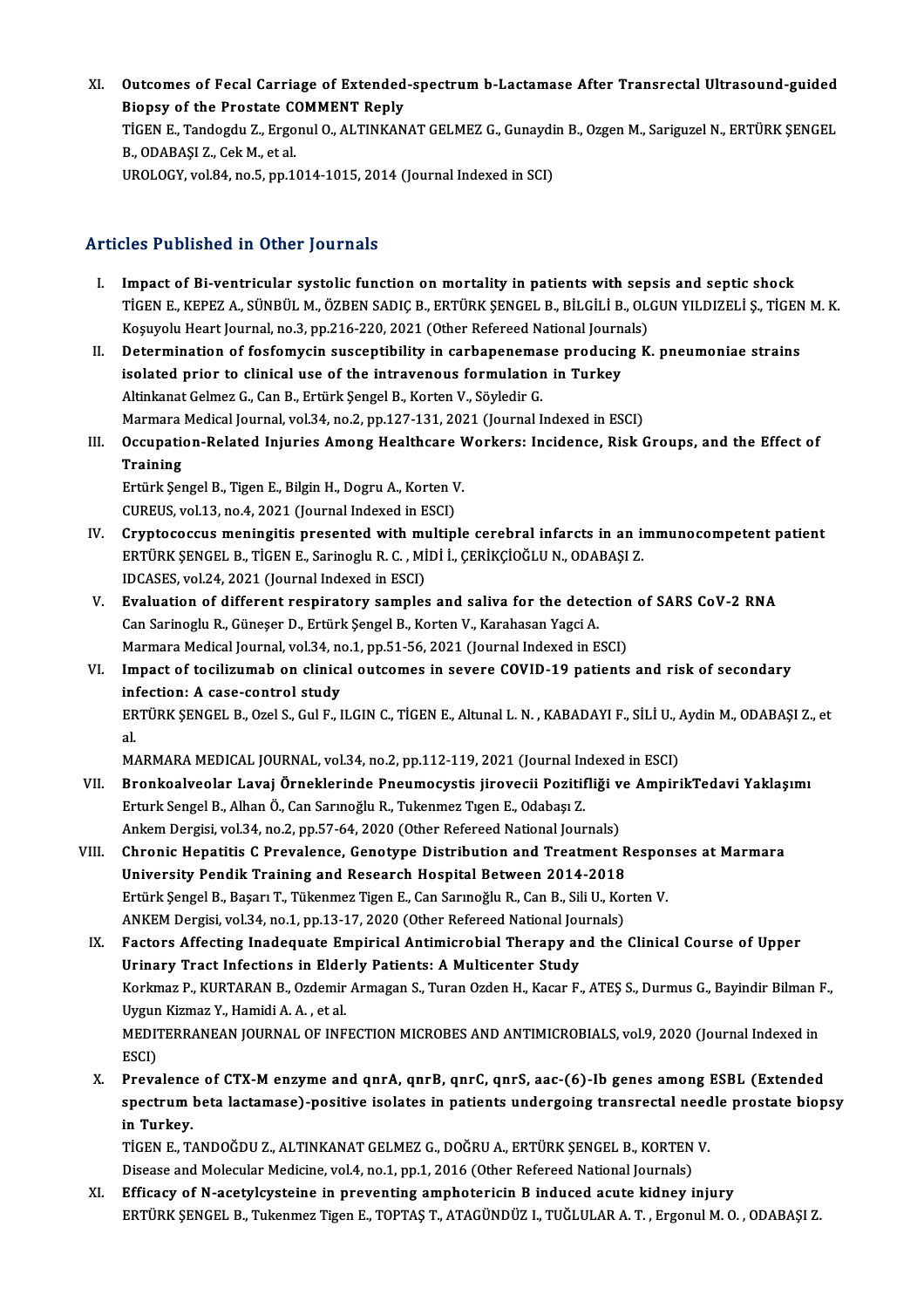MARMARA MEDICAL JOURNAL, vol.29, no.2, pp.73-78, 2016 (Journal Indexed in ESCI)<br>Pou mitral kanak voistasyonu

- MARMARA MEDICAL JOURNAL, vo<br>XII. Dev mitral kapak vejetasyonu<br> TÜVENMEZ TİCEN E BİLCİN H O MARMARA MEDICAL JOURNAL, vol.29, no.2, pp.73-78, 2016 (Journal Index mitral kapak vejetasyonu<br>Dev mitral kapak vejetasyonu<br>TÜKENMEZ TİGEN E., BİLGİN H., OZBEN B., TİGEN K., ERTÜRK ŞENGEL B.<br>Marmara Madisal Journal vol.27, XII. Dev mitral kapak vejetasyonu<br>TÜKENMEZ TİGEN E., BİLGİN H., OZBEN B., TİGEN K., ERTÜRK ŞENGEL B.<br>Marmara Medical Journal, vol.27, no.3, pp.213-215, 2015 (Other Refereed National Journals) TÜKENMEZ TİGEN E., BİLGİN H., OZBEN B., TİGEN K., ERTÜRK ŞENGEL B.<br>Marmara Medical Journal, vol.27, no.3, pp.213-215, 2015 (Other Refereed National Journals)<br>XIII. Byaluation of percutaneous liver biopsy complications in p
- Marmara Medical Journal, vol.27, no.3, pp.213-215, 2015 (Other Refereed National Journals)<br>Evaluation of percutaneous liver biopsy complications in patients with chronic viral he<sub>l</sub><br>hepatit hastalarında perkütan karaciğer Kose S., Ersan G., Tatar B., Adar P., Sengel B. hepatit hastalarında perkütan karaciğer biyopsi komplikasyonlarının değerlendirilmesi<br>Kose S., Ersan G., Tatar B., Adar P., Sengel B.<br>Eurasian Journal of Medicine, vol.47, no.3, pp.161-164, 2015 (Journal Indexed in ESCI)<br>R
- Eurasian Journal of Medicine, vol.47, no.3, pp.161-164, 2015 (Journal Indexed in ESCI)<br>XIV. Reports of four cyst hydatid cases in different size and location Tukenmez Tigen E., ERTÜRK ŞENGEL B., Bilgin H., Ozel S., Mulazimoglu L. Reports of four cyst hydatid cases in different size and location<br>Tukenmez Tigen E., ERTÜRK ŞENGEL B., Bilgin H., Ozel S., Mulazimoglu L.<br>Asian Pacific Journal of Tropical Disease, vol.4, no.5, pp.408-411, 2014 (Refereed J
- XV. Reports of four cyst hydatid cases in different size and location Asian Pacific Journal of Tropical Disease, vol.4, no.5, pp.408-411<br>Reports of four cyst hydatid cases in different size and l<br>TİGEN E., Ertürk Şengel B., BİLGİN H., Serra Ö., DURMUŞOĞLU L.<br>Asian Pasifis Journal of Tropisal Asian Pacific Journal of Tropical Disease, 2014 (Refereed Journals of Other Institutions) TİGEN E., Ertürk Şengel B., BİLGİN H., Serra Ö., DURMUŞOĞLU L.<br>Asian Pacific Journal of Tropical Disease, 2014 (Refereed Journals of Other Institutions)<br>XVI. Impact of fecal carriage of extended-spectrum beta-lactamase pro
- Asian Pacific Journal of Tropical Disease, 2014 (Refereed Journals of Other Institutions)<br>Impact of fecal carriage of extended-spectrum beta-lactamase producing Enterobacteriaceae on<br>outcomes of transrectal needle biopsies Impact of fecal carriage of extended-spectrum beta-lactamase producing Enterobacteria<br>outcomes of transrectal needle biopsies of the prostate Geniş spektrumlu beta laktama:<br>enterobacteriaceae taşi{dotless}yi{dotless}ci{dot outcomes of transrectal needle biopsies of the prostate Geniş :<br>enterobacteriaceae taşi{dotless}yi{dotless}ci{dotless}li{dotless<br>prostate{dotless}n transrectal iğne biyopsisi sonuçlarna etkisi<br>Tükonmas Tisan E. Exsânül Ö. enterobacteriaceae taşi{dotless}yi{dotless}ci{dotless}li{dotless}ği{dotless}ni{dotless}n<br>prostate{dotless}n transrectal iğne biyopsisi sonuçlarna etkisi<br>Tükenmez Tigen E., Ergönül Ö., Altinkanat G., Özgen M., Ertük Şengel prostate{d<br>Tükenmez<br>KORTEN V.<br>Marmara M Tükenmez Tigen E., Ergönül Ö., Altinkanat G., Özgen M., Ertük Şengel B., ODABAŞI Z.,<br>KORTEN V.<br>Marmara Medical Journal, vol.26, no.3, pp.127-129, 2013 (Journal Indexed in ESCI)

Marmara Medical Journal, vol.26, no.3, pp.127-129, 2013 (Journal Indexed in ESCI)<br>Books & Book Chapters

# ooks & Book Chapters<br>I. ANTIFUNFAL STEWARDSHIP Ertürk Şengel<br>B. B. Sengel<br>B. B. B. Sengel<br>B. B. B. B. B. The Science

ANTIFUNFAL STEWARDSHIP<br>Ertürk Şengel B.<br>in: HEALTH SCIENCES Theory, Current Researches and New Trends, Prof. Dr. Nizami DURAN Prof. Dr. S1dd1k<br>KESKİN Asst. Prof. Dr. Ganan DEMİR, Editor. IVPE. Cetinia. pp. 76–2020 Ertürk Şengel B.<br>in: HEALTH SCIENCES Theory, Current Researches and New Trends, Prof.<br>KESKİN Asst. Prof. Dr. Canan DEMİR, Editor, IVPE, Cetinje, pp.70-76, 2020<br>POST. OPERATIVE, INEECTIONS, IN ENDOUROLOCICAL, PROCEDUPE in: HEALTH SCIENCES Theory, Current Researches and New Trends, Prof. Dr. Nizami DURAN Prof. Dr. S<br>KESKİN Asst. Prof. Dr. Canan DEMİR, Editor, IVPE, Cetinje, pp.70-76, 2020<br>II. POST-OPERATIVE INFECTIONS IN ENDOUROLOGICAL PR

# KESKIN Asst. Pro<br>POS<mark>T-OPERATI</mark><br>PROPHYLAXIS<br>Ertürk Songel B PROPHYLAXIS<br>Ertürk Şengel B., Tinay İ.

in: Chronic Hepatitis C Prevalence, Genotype Distribution and Treatment Responses at Marmara University Pendik Training and Research Hospital Between 2014-2018, Prof. Dr. Nizami DURAN Prof. Dr. S1dd1k KESKİN Asst. Prof. Dr. Canan DEMİR, Editor, IVPE, Cetinje, pp.56-69, 2020

# рг. сапап DEMIR, Editor, IVPE, Cettifie, pp.56-69, 2020<br>Refereed Congress / Symposium Publications in Proceedings

- efereed Congress / Symposium Publications in Proce<br>I. COVID-19 yoğun bakımında ortaya çıkan C.auris olguları<br>ERTÜRK SENCEL B. TİCEN E. SAVIN E. CERİKÇİQĞLUN KORTE I. COVID-19 yoğun bakımında ortaya çıkan C.auris olguları<br>ERTÜRK ŞENGEL B., TİGEN E., SAYIN E., ÇERİKÇİOĞLU N., KORTEN V., ODABAŞI Z. XXI. Türk Klinik Mikrobiyoloji ve İnfeksiyon Hastalıkları Kongresi, Turkey, 26 - 30 May 2021, pp.917 ERTÜRK ŞENGEL B., TİGEN E., SAYIN E., ÇERİKÇİOĞLU N., KORTEN V., ODAE<br>XXI. Türk Klinik Mikrobiyoloji ve İnfeksiyon Hastalıkları Kongresi, Turkey, 2<br>II. Farkındalık Çalışmalarının Aşılama Oranlarına Yansıyan Sonuçları<br>TİCEN
- XXI. Türk Klinik Mikrobiyoloji ve İnfeksiyon Hastalıkları Kon<br>Farkındalık Çalışmalarının Aşılama Oranlarına Yansıy<br>TİGEN E., BİLGİN H., ERTÜRK ŞENGEL B., SİLİ U., KORTEN V.<br>YYL Türk Klinik Milrobiyoloji ve İnfeksiyon Hasta TİGEN E., BİLGİN H., ERTÜRK ŞENGEL B., SİLİ U., KORTEN V.<br>XXI. Türk Klinik Mikrobiyoloji ve İnfeksiyon Hastalıkları Kongresi, Turkey, 26 - 30 May 2021, pp.533
- III. Nadir Görülen Polimikrobiyal Anaerobik Menenjit Vakası ERTÜRK ŞENGEL B., Yıldız F., OLUÇ Y., SİLİ U., TİGEN E., ÜLGER N., KORTEN V. XXI. Türk Klinik Mikrobiyoloji ve İnfeksiyon Hastalıkları Kongresi, Turkey, 26 - 30 May 2021, pp.834-835 ERTÜRK ŞENGEL B., Yıldız F., OLUÇ Y., SİLİ U., TİGEN E., ÜLGER N., KORTEN V.<br>XXI. Türk Klinik Mikrobiyoloji ve İnfeksiyon Hastalıkları Kongresi, Turkey, 26 - 30 May<br>IV. Dirençli Acinetobacter baumani greft infeksiyonu teda
- XXI. Türk Klinik Mikrobiyoloji ve İnfeksiyo<br>Dirençli Acinetobacter baumani greft<br>TİGEN E., ERTÜRK ŞENGEL B., KORTEN V.<br>YYL Türk Klinik Mikrobiyoloji ve İnfeksiyo TİGEN E., ERTÜRK ŞENGEL B., KORTEN V.<br>XXI. Türk Klinik Mikrobiyoloji ve İnfeksiyon Hastalıkları Kongresi, Turkey, 26 - 30 May 2021, pp.527-528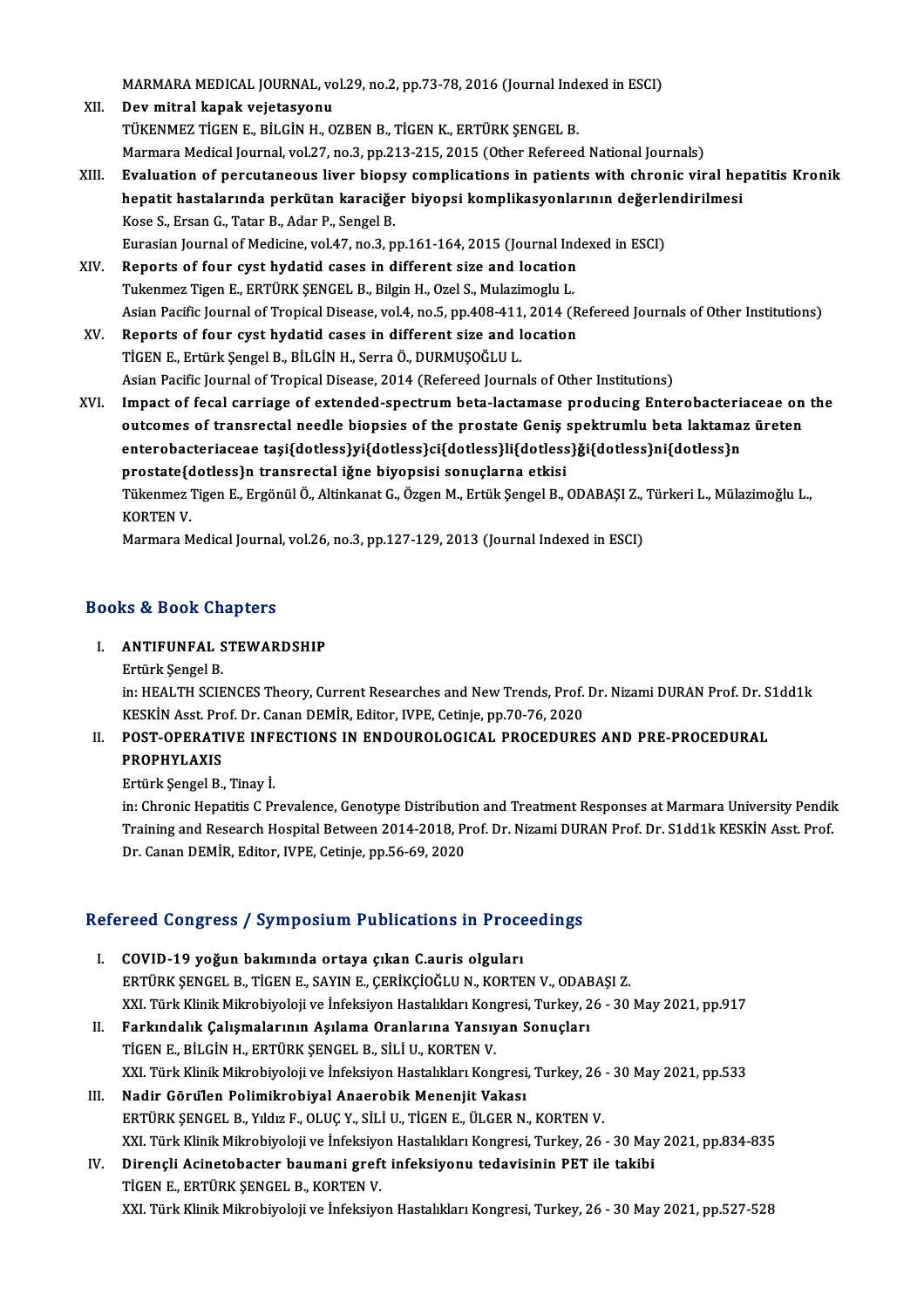- V. FACTORS ASSOCIATED WITH PROGRESSION TO CRITICAL ILLNESS IN 28 DAYS AMONG COVID-19 FACTORS ASSOCIATED WITH PROGRESSION TO CRITICAL ILLNESS IN 28 DAYS AMONG CONTRIENTS: RESULTS FROM A TERTIARY CARE HOSPITAL IN ISTANBUL, TURKEY (00734 ) FACTORS ASSOCIATED WITH PROGRESSION TO CRITICAL ILLNESS IN 28 DAYS AMONG COVID-19<br>PATIENTS: RESULTS FROM A TERTIARY CARE HOSPITAL IN ISTANBUL, TURKEY (00734 )<br>SİLİ U., AY N. P. , TOPUZOĞLU A., BİLGİN H., TİGEN E., ERTÜRK Ş PATIENTS: RESULTS FROM A TERTIA<br>SİLİ U., AY N. P. , TOPUZOĞLU A., BİLGİN I<br>KOCAKAYA D., OLGUN YILDIZELİ Ş., et al.<br>ECCUID CONEERENCE ON CORONAVIRUS SİLİ U., AY N. P. , TOPUZOĞLU A., BİLGİN H., TİGEN E., ERTÜRK ŞENGEL B., YAĞÇI ÇAĞLAYI<br>KOCAKAYA D., OLGUN YILDIZELİ Ş., et al.<br>ECCVID CONFERENCE ON CORONAVIRUS DISEASE, Switzerland, 23 - 25 September 2020<br>Dirangli Asinatab KOCAKAYA D., OLGUN YILDIZELİ Ş., et al.<br>ECCVID CONFERENCE ON CORONAVIRUS DISEASE, Switzerland, 23 - 25 September 202<br>VI. Dirençli Acinetobacter baumani Greft İnfeksiyonu Tedavisinin PET ile Takibi<br>TİCEN E. ERTÜRK SENCEL B
- ECCVID CONFERENCE ON CORONAVIRUS DISEASE, Switzerland, 23 25 September 2020<br>Dirençli Acinetobacter baumani Greft İnfeksiyonu Tedavisinin PET ile Takibi<br>TİGEN E., ERTÜRK ŞENGEL B.<br>KLİMİK Kongresi, İstanbul, Turkey, 18 Mar Dirençli Acinetobacter baumani Greft İnfeksiy<br>TİGEN E., ERTÜRK ŞENGEL B.<br>KLİMİK Kongresi, İstanbul, Turkey, 18 March 2020<br>Yaslı Hastalarda Calisen Tenlum Kaunaklı Üri TİGEN E., ERTÜRK ŞENGEL B.<br>KLİMİK Kongresi, İstanbul, Turkey, 18 March 2020<br>VII. Yaşlı Hastalarda Gelişen Toplum Kaynaklı Üriner Sistem Enfeksiyonlarında Yetersiz Ampirik<br>Antibiyoteraniya ve Klinik Gidise Etki Eden Fek
- KLİMİK Kongresi, İstanbul, Turkey, 18 March 2020<br>Yaşlı Hastalarda Gelişen Toplum Kaynaklı Üriner Sistem Enfek<br>Antibiyoterapiye ve Klinik Gidişe Etki Eden Faktörler. SS-178.<br>KORKMAZ B. KURTARAN B. ÖZDEMİR ARMAĞAN S. TURAN Ö Yaşlı Hastalarda Gelişen Toplum Kaynaklı Üriner Sistem Enfeksiyonlarında Yetersiz Ampirik<br>Antibiyoterapiye ve Klinik Gidişe Etki Eden Faktörler. SS-178.<br>KORKMAZ P., KURTARAN B., ÖZDEMİR ARMAĞAN Ş., TURAN ÖZDEN H., KACAR F. Antibiyoterapiye ve Klinik Gidişe Etki Eden Faktörler. SS-178.<br>KORKMAZ P., KURTARAN B., ÖZDEMİR ARMAĞAN Ş., TURAN ÖZDEN H., KACAR F., A<br>BİLMAN F., UYGUN KIZMAZ Y., AHMAD HAMIDI A., et al.<br>7. Türkiye Ekmud Uluslararası Kong KORKMAZ P., KURTARAN B., ÖZDEMİR ARMAĞAN Ş., TURAN ÖZDEN H., KACAR F., A<br>BİLMAN F., UYGUN KIZMAZ Y., AHMAD HAMIDI A., et al.<br>7. Türkiye Ekmud Uluslararası Kongresi 8-13 Mayıs 2018 Antalya, 8 - 13 May 2018<br>In uitre sunergis BİLMAN F., UYGUN KIZMAZ Y., AHMAD HAMIDI A., et al.<br>7. Türkiye Ekmud Uluslararası Kongresi 8-13 Mayıs 2018 Antalya, 8 - 13 May 2018<br>VIII. In vitro synergistic activity of fosfomycin in combination with meropenem and amikac
- 7. Türkiye Ekmud Uluslararası Kongresi 8-13 Mayıs 2011<br>In vitro synergistic activity of fosfomycin in comb<br>carbapenemase-producing K.pneumoniae strains.<br>EPTÜPK SENCEL B. ALTINKANAT CELMEZ G. SÖVLEDİL In vitro synergistic activity of fosfomycin in combination with n<br>carbapenemase-producing K.pneumoniae strains.<br>ERTÜRK ŞENGEL B., ALTINKANAT GELMEZ G., SÖYLEDİR G., KORTEN V.<br>ASM Mianaba 20, 24 June 2019. carbapenemase-producing K.pneumoniae strains.<br>ERTÜRK ŞENGEL B., ALTINKANAT GELMEZ G., SÖYLEDİR G., KORTEN V.<br>ASM Microbe, 20 - 24 June 2019
- IX. Fosfomycin Susceptibility in Carbapenemase Producing Klebsiella pneumoniae ASM Microbe, 20 - 24 June 2019<br>Fosfomycin Susceptibility in Carbapenemase Producing Klebsie<br>ALTINKANAT GELMEZ G., ERTÜRK ŞENGEL B., KORTEN V., SÖYLEDİR G.<br>20th ECCMID Amsterdam Netherlands 12, 16 April 2010 Fosfomycin Susceptibility in Carbapenemase Produc<br>ALTINKANAT GELMEZ G., ERTÜRK ŞENGEL B., KORTEN V., 9<br>29th ECCMID, Amsterdam, Netherlands, 13 - 16 April 2019<br>Ayyanoosooo, Attitudes and Solution Sussestions of 29th ECCMID, Amsterdam, Netherlands, 13 - 16 April 2019
- X. Awarenesses, Attitudes and Solution Suggestions of Medical Doctors about Antibiotic Usage and<br>Resistance

UCUM Z., HAKYEMEZ İ. N., UÇUMM.F., ERTÜRK ŞENGEL B., AKKOYUNLUY. Resistance<br>UCUM Z., HAKYEMEZ İ. N. , UÇUM M. F. , ERTÜRK ŞENGEL B., AKKOYUNLU Y.<br>IFID'19 International Forum on Infectious Diseases, İstanbul, Turkey, 21 - 24 March 2019<br>Kodi Jamğı Sonrası Celisen Musebasterium fortujtum P

- XI. Kedi Isırığı Sonrası Gelişen Mycobacterium fortuitum Primer Cilt İnfeksiyonu ve Re-İnfeksiyonu IFID'19 International Forum on Infectious Diseases, İstanbul, Turkey, 21 -<br>Kedi Isırığı Sonrası Gelişen Mycobacterium fortuitum Primer Cilt<br>ERTÜRK ŞENGEL B., TİGEN E., ÖZALP B., SAYIN E., ODABAŞI Z., KORTEN V.<br>YY KLİMİK Ko ERTÜRK ŞENGEL B., TİGEN E., ÖZALP B., SAYIN E., ODABAŞI Z., KORTEN V.<br>XX. KLİMİK Kongresi 2019, Antalya, Turkey, 13 March 2019
- XII. Nadir görülen toplum kökenli metisilin dirençli Staphylococcus aureus infeksiyonu olguları XX. KLİMİK Kongresi 2019, Antalya, Turkey, 13 March 2019<br>Nadir görülen toplum kökenli metisilin dirençli Stapl<br>TİGEN E., erturk sengel B., dogru a., ODABAŞI Z., KORTEN V.<br>KLİMİK kongresi 28., 21 Marsh 2019 Nadir görülen toplum kökenli met<br>TİGEN E., erturk sengel B., dogru a., OD<br>KLİMİK kongresi, 28 - 31 March 2018<br>Cerrebi Prefileksi Bebberine Huur KLİMİK kongresi, 28 - 31 March 2018
- XIII. Cerrahi Profilaksi Rehberine Uyumda Eğitimin Etkisi<br>Bilgin H., Ertürk Şengel B. Cerrahi Profilaksi Rehberine Uyumda Eğitimin Etkisi<br>Bilgin H., Ertürk Şengel B.<br>4.Sağlık Ekonomisi Kongresi, Ankara, Turkey, 6 - 07 December 2018<br>Dinangli disemine MAC enfeksiyeny olan ileri AIDS yakası
- XIV. Dirençli disemineMAC enfeksiyonu olan ileri AIDS vakası 4.Sağlık Ekonomisi Kongresi, Ankara, Turkey, 6 - 07 December 201<br>Dirençli disemine MAC enfeksiyonu olan ileri AIDS vakası<br>TİGEN E., ERTÜRK ŞENGEL B., SİLİ U., yağcı çağlayık d., KORTEN V.<br>HIV (AIDS Kongresi 2019, Turkey, 1 TİGEN E., ERTÜRK ŞENGEL B., SİLİ U., yağcı çağlayık d., KORTEN V.<br>HIV/AIDS Kongresi 2018, Turkey, 15 - 18 November 2018
- XV. Yaşlı Hastalarda Gelişen ToplumKaynaklı Üriner SistemEnfeksiyonlarında Yetersiz Ampirik HIV/AIDS Kongresi 2018, Turkey, 15 - 18 November 2018<br>Yaşlı Hastalarda Gelişen Toplum Kaynaklı Üriner Sist<br>Antibiyoterapiye veKlinik Gidişe Etki Eden Faktörler<br>KORKMAZ B. KURTARAN B. ÖZDEMİR ARMAĞAN S. TURAN Yaşlı Hastalarda Gelişen Toplum Kaynaklı Üriner SistemEnfeksiyonlarında Yetersiz Ampirik<br>Antibiyoterapiye veKlinik Gidişe Etki Eden Faktörler<br>KORKMAZ P., KURTARAN B., ÖZDEMİR ARMAĞAN Ş., TURAN ÖZDEN H., KACAR F., ATEŞ S., Antibiyoterapiye veKlinik Gidişe Etki Eden F:<br>KORKMAZ P., KURTARAN B., ÖZDEMİR ARMAĞAN<br>BİLMAN F., UYGUN KIZMAZ Y., HAMİDİ A. A. , et al.<br>7. EKMUD KONCPESİ, Antalya Turkay, 9 May. 13. KORKMAZ P., KURTARAN B., ÖZDEMİR ARMAĞAN Ş., TURAN ÖZDEN H., KACAR F.,<br>BİLMAN F., UYGUN KIZMAZ Y., HAMİDİ A. A. , et al.<br>7. EKMUD KONGRESİ, Antalya, Turkey, 8 May - 13 August 2018, vol.8, pp.119-120<br>Coriatrik Hastalarda An
- BİLMAN F., UYGUN KIZMAZ Y., HAMİDİ A. A. , et al.<br>7. EKMUD KONGRESİ, Antalya, Turkey, 8 May 13 August 2018, vol.8, pp.1<br>XVI. Geriatrik Hastalarda Antibiyotik Yönetim Programının Gerekliliği 7. EKMUD KONGRESİ, Antalya, Turkey, 8 May - 13 August 2018, vol.8, pp.119-120<br>Geriatrik Hastalarda Antibiyotik Yönetim Programının Gerekliliği<br>Ertürk Şengel B. Geriatrik Hastalarda Antibiyotik Yönetim Programının Gerel<br>Ertürk Şengel B.<br>11.Akademik Geriatri Kongresi, Antalya, Turkey, 19 - 23 April 2018<br>Coklu İlasa Diranali Baktari İnfoksiyanlarına Labaratuar Sa

# Ertürk Şengel B.<br>11.Akademik Geriatri Kongresi, Antalya, Turkey, 19 - 23 April 2018<br>XVII. Çoklu İlaca Dirençli Bakteri İnfeksiyonlarına Laboratuar Sonuçları Işığında Klinik Yaklaşım<br>FRTÜRK SENCEL B 11.Akademik Geriatri Kongresi, Antalya, Turkey, 19 - 23 April 2018<br>Çoklu İlaca Dirençli Bakteri İnfeksiyonlarına Laboratuar Sonuçl<br>ERTÜRK ŞENGEL B.<br>13.Antimikrobik Kemoterapi Günleri, İstanbul, Turkey, 6 - 08 April 2018 Çoklu İlaca Dirençli Bakteri İnfeksiyonlarına Laboratuar Sonuçlı<br>ERTÜRK ŞENGEL B.<br>13.Antimikrobik Kemoterapi Günleri, İstanbul, Turkey, 6 - 08 April 2018<br>İmmundüskün Olmayan Bir Olayda Zar Tadayi Edilen Krintakak

- ERTÜRK ŞENGEL B.<br>13.Antimikrobik Kemoterapi Günleri, İstanbul, Turkey, 6 08 April 2018<br>XVIII. İmmundüşkün Olmayan Bir Olguda Zor Tedavi Edilen Kriptokok Meningoensefaliti<br>FREJİRK SENGEL B. Tukanmaz Tizan E. Can Sannağlu 13.Antimikrobik Kemoterapi Günleri, İstanbul, Turkey, 6 - 08 April 2018<br>İmmundüşkün Olmayan Bir Olguda Zor Tedavi Edilen Kriptokok Meningoense<br>ERTÜRK ŞENGEL B., Tukenmez Tigen E., Can Sarınoğlu R., ÇERİKÇİOĞLU N., ODABAŞI ERTÜRK ŞENGEL B., Tukenmez Tigen E., Can Sarınoğlu R., ÇERİKÇİOĞLU N., ODABAŞI Z.<br>XIX.Türk Klinik Mikrobiyoloji ve İnfeksiyon Hastalıkları Kongresi, Turkey, 28 - 31 March 2018, pp.213-214
- XIX. Nadir Görülen Toplum Kökenli Metisilin Dirençli Staphylococcus aureus İnfeksiyonu Olguları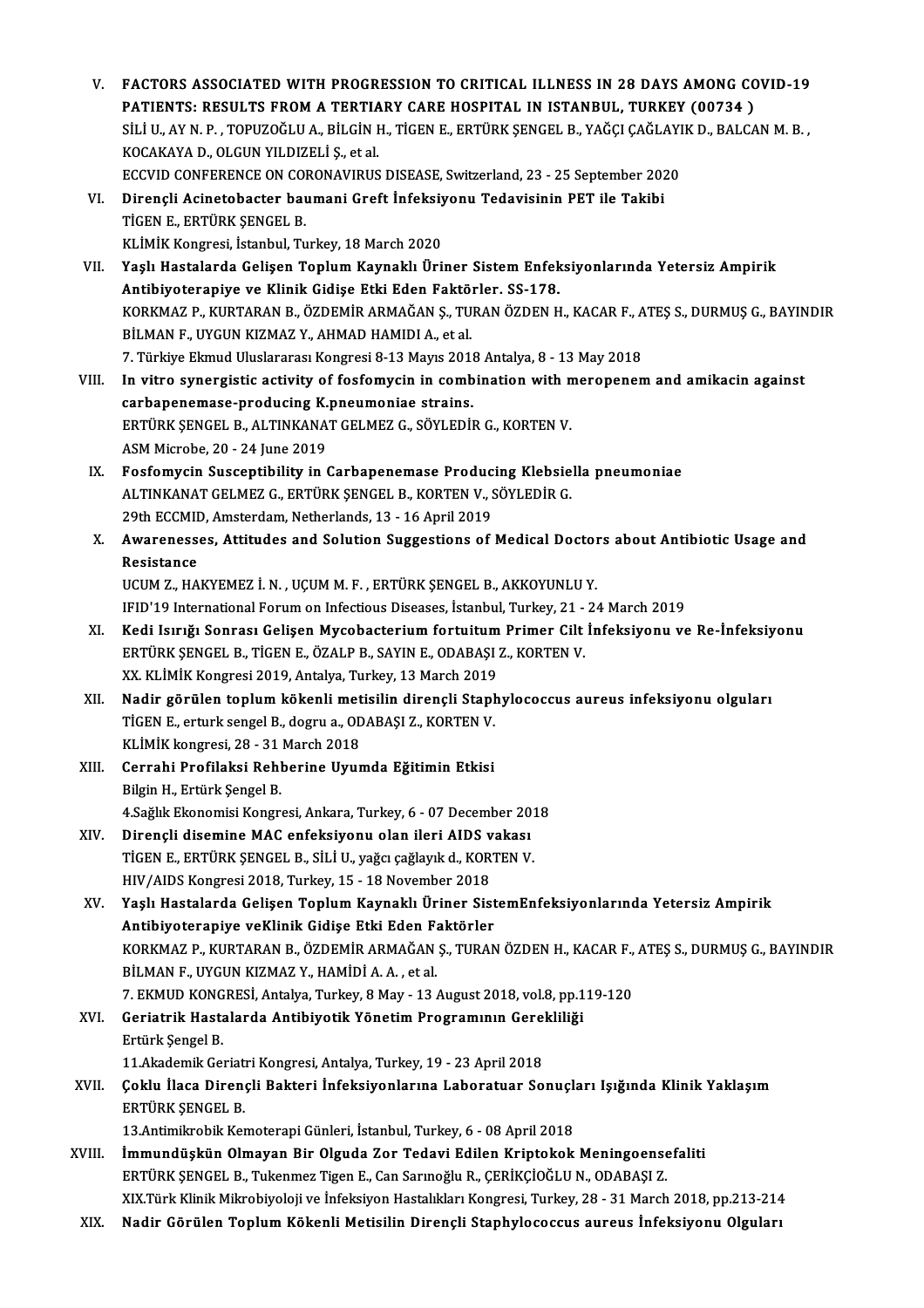Tukenmez Tigen E., ERTÜRK ŞENGEL B., Doğru A., ODABAŞI Z., KORTEN V.

Tukenmez Tigen E., ERTÜRK ŞENGEL B., Doğru A., ODABAŞI Z., KORTEN V.<br>XIX.Türk Klinik Mikrobiyoloji ve İnfeksiyon Hastalıkları Kongresi, Antalya, Turkey, 28 - 31 March 2018, pp.205-206<br>İnfeksiyon Hastalıkları Haman Onaw'yun Tukenmez Tigen E., ERTÜRK ŞENGEL B., Doğru A., ODABAŞI Z., KORTEN V.<br>XIX.Türk Klinik Mikrobiyoloji ve İnfeksiyon Hastalıkları Kongresi, Antalya, Turkey, 28 - 31 March 2018, pp.205-20<br>Canakilik Yönetim Programının Canakilik XIX.Türk Kli<br>İnfeksiyon<br>Gerekliliği<br>EPTÜPK SE

İnfeksiyon Hastalıkları Uzman Onayı'xxnın Olduğu Bir Hastanede Antibiyotik Yönetim Progra<br>Gerekliliği<br>ERTÜRK ŞENGEL B., Bilgin H., ÖREN BİLGİN B., Gidener T., Saydam S., Pekmezci A., Ergonul O., KORTEN V.<br>YIV Türk Klinik M Gerekliliği<br>ERTÜRK ŞENGEL B., Bilgin H., ÖREN BİLGİN B., Gidener T., Saydam S., Pekmezci A., Ergonul O., KORTEN V.<br>XIX.Türk Klinik Mikrobiyoloji ve İnfeksiyon Hastalıkları Kongresi, Antalya, Turkey, 28 - 31 March 2018, pp. ERTÜRK ŞENGEL B., Bilgin H., ÖREN BİLGİN B., Gidener T., Saydam S., Pekmezci A., Ergonul O., KORTEN V.<br>XIX.Türk Klinik Mikrobiyoloji ve İnfeksiyon Hastalıkları Kongresi, Antalya, Turkey, 28 - 31 March 2018, pp.3<br>XXI. Travm

XIX.Türk Klinik Mikrobiyoloji ve İnfeksiyon Hastalıkları Kongresi,<br>Travma Sonrası Üçüncü Ayda Başvuran Komplike Staphyl<br>BAŞIBÜYÜK C. S. , ALHAN Ö., ERTÜRK ŞENGEL B., Mülazımoğlu L.<br>YIV Türk Klinik Mikrobiyoloji ve İnfeksiy BAŞIBÜYÜK C. S. , ALHAN Ö., ERTÜRK ŞENGEL B., Mülazımoğlu L.<br>XIX.Türk Klinik Mikrobiyoloji ve İnfeksiyon Hastalıkları Kongresi, Antalya, Turkey, 28 - 31 March 2018, pp.287-288 BAŞIBÜYÜK C. S. , ALHAN Ö., ERTÜRK ŞENGEL B., Mülazımoğlu L.<br>XIX.Türk Klinik Mikrobiyoloji ve İnfeksiyon Hastalıkları Kongresi, Antalya, Turkey, 28 - 31 March 2018,<br>XXII. İmmundüşkün Olmayan Bir Olguda Zor Tedavi Edile

XIX.Türk Klinik Mikrobiyoloji ve İnfeksiyon Hastalıkları Kongresi, Antalya, Turkey<br>İmmundüşkün Olmayan Bir Olguda Zor Tedavi Edilen Kriptokok Menin<sub>i</sub><br>ERTÜRK ŞENGEL B., TİGEN E., CAN SARINOĞLU R., ÇERİKÇİOĞLU N., ODABAŞI Z İmmundüşkün Olmayan Bir Olguda Zor Tedavi Edilen Kriptokok Meningoensefaliti (P059)<br>ERTÜRK ŞENGEL B., TİGEN E., CAN SARINOĞLU R., ÇERİKÇİOĞLU N., ODABAŞI Z.<br>XIX. TÜRK KLİNİK MİKROBİYOLOJİ VE İNFEKSİYON HASTALIKLARI KONGRES ERTÜRK ŞENGEL B., TİGEN E., CAN SARINOĞLU R., ÇERİKÇİOĞLU N., ODABAŞI Z.<br>XIX. TÜRK KLİNİK MİKROBİYOLOJİ VE İNFEKSİYON HASTALIKLARI KONGRESİ, Antalya, Turkey, 28 - 31 March<br>2018, pp.297-298 XIX. TÜRK KLİNİK MİKROBİYOLOJİ VE İNFEKSİYON HASTALIKLARI KONGRESİ, Antalya, Turkey, 28 - 31 March<br>2018, pp.297-298<br>XXIII. Primary Posaconazole Prophylaxis In Acute Myeloid Leukemia-A Single Center Real Life Experience<br>TUĞ

2018, pp.297-298<br>Primary Posaconazole Prophylaxis In Acute Myeloid Leukemia-A Single Center Real Life Experience<br>TUĞLULAR A. T. , ÖZGÜMÜŞ T., ELİBOL T., Pepedil F., Geçgel F., SEZGİN A., YILDIZ İ., Tekin A., ERTÜRK ŞENGEL Pri<mark>mary Posaco</mark><br>TUĞLULAR A. T. ,<br>Kömürcü B., et al.<br><sup>22th</sup> Congress of TUĞLULAR A. T. , ÖZGÜMÜŞ T., ELİBOL T., Pepedil F., Geçgel F., SEZGİN A., YILDIZ İ., Tekin A., ERTÜRK ŞENGEL B.,<br>Kömürcü B., et al.

22th Congress of the European Hematology Association, Madrid, Spain, 22 - 25 June 2017

XXIV. İnvaziv Aspergillus Tedavisi-Yeni klavuzlar-<br>Ertürk Şengel B. İnvaziv Aspergillus Tedavisi-Yeni klavuzlar-<br>Ertürk Şengel B.<br>32.ANKEM Kongresi, Antalya, Turkey, 10 - 14 May 2017<br>Marmara Üniversitesi Bandik Eğitim ve Anastuma

XXV. Marmara Üniversitesi Pendik Eğitim ve Araştırma Hastanesi nde izlenen HIV olgularının yıllara göre<br>değerlendirilmesi 32.ANKEM Kongresi<br>Marmara Üniversi<br>değerlendirilmesi<br>EPTÜPK SENCEL B değerlendirilmesi<br>ERTÜRK ŞENGEL B., TİGEN E., KORTEN V.<br>iNFEKSİYON DÜNYASI ÇALŞITAYI, Turkey, 24 - 27 March 2016<br>Marmara Üniversitesi Bandik Eğitim ve Arasturma Hasta

ERTÜRK ŞENGEL B., TİGEN E., KORTEN V.

ERTÜRK ŞENGEL B., TİGEN E., KORTEN V.<br>iNFEKSİYON DÜNYASI ÇALŞITAYI, Turkey, 24 - 27 March 2016<br>XXVI. Marmara Üniversitesi Pendik Eğitim ve Araştırma Hastanesinde İzlenen HIV Olgularının Yıllara Göre<br>Değerlendirilmesi iNFEKSİYON DÜNYA<br>Marmara Üniversi<br>Değerlendirilmesi<br>EPTÜPK SENCEL B Marmara Üniversitesi Pendik Eğitim ve Araştı<br>Değerlendirilmesi<br>ERTÜRK ŞENGEL B., Tukenmez Tigen E., KORTEN V.<br>İnfeksiven Dünyası Celistavı 2016, Ankara Turkey Değerlendirilmesi<br>İnfeksiyon Dünyası Çalıştayı 2016, Ankara, Turkey, 24 - 27 March 2016<br>İnfeksiyon Dünyası Çalıştayı 2016, Ankara, Turkey, 24 - 27 March 2016

## ERTÜRK ŞENGEL B., Tukenmez Tigen E., KORTEN V.<br>İnfeksiyon Dünyası Çalıştayı 2016, Ankara, Turkey, 24 - 27 March 2016<br>XXVII. Marmara Üniversitesi Pendik Eğitim ve Araştırma Hastanesi 2012-2015 Candida Türleri Antifungal İnfeksiyon D<br>Marmara Ü<br>Duyarlılığı<br>EPTÜPK SEN Marmara Üniversitesi Pendik Eğitim ve Araştırma Hastanesi 2012-201<br>Duyarlılığı<br>ERTÜRK ŞENGEL B., Mülazımoğlu L., ÇERİKÇİOĞLU N., SÖYLEDİR G., KORTEN V.<br>11 Mik 2016 - 20 YU KURUKTAYL Antakıa Turkay 9 - 12 Marsh 2016 an 412 Duyarlılığı<br>ERTÜRK ŞENGEL B., Mülazımoğlu L., ÇERİKÇİOĞLU N., SÖYLEDİR G., KORTEN V.<br>KLİMİK 2016 - 30. YIL KURUKTAYI, Antalya, Turkey, 9 - 12 March 2016, pp.413-415<br>Bisk Fasters for Moningitis Following Corebral Angiegraph

ERTÜRK ŞENGEL B., Mülazımoğlu L., ÇERİKÇİOĞLU N., SÖYLEDİR G., KORTEN V.<br>KLİMİK 2016 - 30. YIL KURUKTAYI, Antalya, Turkey, 9 - 12 March 2016, pp.413-415<br>XXVIII. Risk Factors for Meningitis Following Cerebral Angiography:A KLİMİK 2016 - 30. Y<br>Risk Factors for N<br>ERTÜRK ŞENGEL B.<br>26th III National Eq Risk Factors for Meningitis Following Cerebral Angiography:A case Control Study<br>ERTÜRK ŞENGEL B.<br>26th IHI National Forum on Quality Improvement in Health Care, 7 - 10 December 2014

XXIX. Prostat biyopsisi olgularında dışkıda CTX-M ve PMQR ile GSBL varlığı Tukenmez Tigen E., Tandoğdu Z., Ergonul O., ERTÜRK ŞENGEL B., Altinkanat G., Özgen M., Sarıgüzel N., KORTEN V. Prostat biyopsisi olgularında dışkıda CTX<br>Tukenmez Tigen E., Tandoğdu Z., Ergonul O., EF<br>5.Türkiye EKMUD Kongresi, 21 - 25 May 2014<br>İnvazif Eungal İnfaksiyonlarda Enidemiye

XXX. İnvazif Fungal İnfeksiyonlarda Epidemiyoloji 5.Türkiye EKMU<br>İ<mark>nvazif Fungal</mark><br>Ertürk Şengel B.<br>29 ANKEM KONG 28.ANKEM KONGRESİ, Antalya, Turkey, 22 - 26 March 2013, vol.27, pp.138-140

Ertürk Şengel B.<br>28.ANKEM KONGRESİ, Antalya, Turkey, 22 - 26 March 2013, vol.27, pp.138-140<br>XXXI. Concomitant use of N acetylsteine and reduction of amphotericin B induced nephrotoxicity<br>ERTURK SENGEL B. TIGEN E. AVDIN G. 28.ANKEM KONGRESİ, Antalya, Turkey, 22 - 26 March 2013, vol.27, pp.138-140<br>Concomitant use of N acetylsteine and reduction of amphotericin B induced nephrotoxicity<br>ERTURK SENGEL B., TİGEN E., AYDIN C., ATAGÜNDÜZ I., TOPTAŞ Concomitant<br>ERTURK SENGI<br>V., ODABAŞI Z.<br>ISHAM Interna ERTURK SENGEL B., TİGEN E., AYDIN C., ATAGÜNDÜZ I., TOPTAŞ T., KANTARCIOĞ!<br>V., ODABAŞI Z.<br>ISHAM Internationla Society for Human and Animal Mycology, 11 - 15 June 2012<br>Concemitant use of N asetylevsteine and reduction of am V., ODABAŞI Z.<br>ISHAM Internationla Society for Human and Animal Mycology, 11 - 15 June 2012<br>XXXII. Concomitant use of N acetylcysteine and reduction of amphotericin B induced nephrotoxicity

ISHAM Internationla Society for Human and Animal Mycology, 11 - 15 June 2012<br>Concomitant use of N acetylcysteine and reduction of amphotericin B induced nephrotoxicit<br>ERTÜRK ŞENGEL B., TİGEN E., KAYGUSUZ I., ADIGÜZEL C., T Concomitant use of N acetylcysteine a<br>ERTÜRK ŞENGEL B., TİGEN E., KAYGUSUZ I.<br>MÜLAZIMOĞLU L., KORTEN V., ODABAŞI Z.<br>18th Congress of the International Society. ERTÜRK ŞENGEL B., TİGEN E., KAYGUSUZ I., ADIGÜZEL C., TOPTAŞ T., KANTARCIOĞLU B., DURMUŞOĞLU<br>MÜLAZIMOĞLU L., KORTEN V., ODABAŞI Z.<br>18th Congress of the International Society for Human and Animal Mycology, Berlin, Germany, MÜLAZIMOĞLU L., KORTEN V., ODABAŞI Z.<br>18th Congress of the International Society for Human and Animal Mycology, Berlin, Germany, 11 - 15 June 2012,<br>vol.55, pp.121

XXXIII. Impact of Fecal Carriage of Extended Spectrum Beta-lactamase (ESBL) Producing